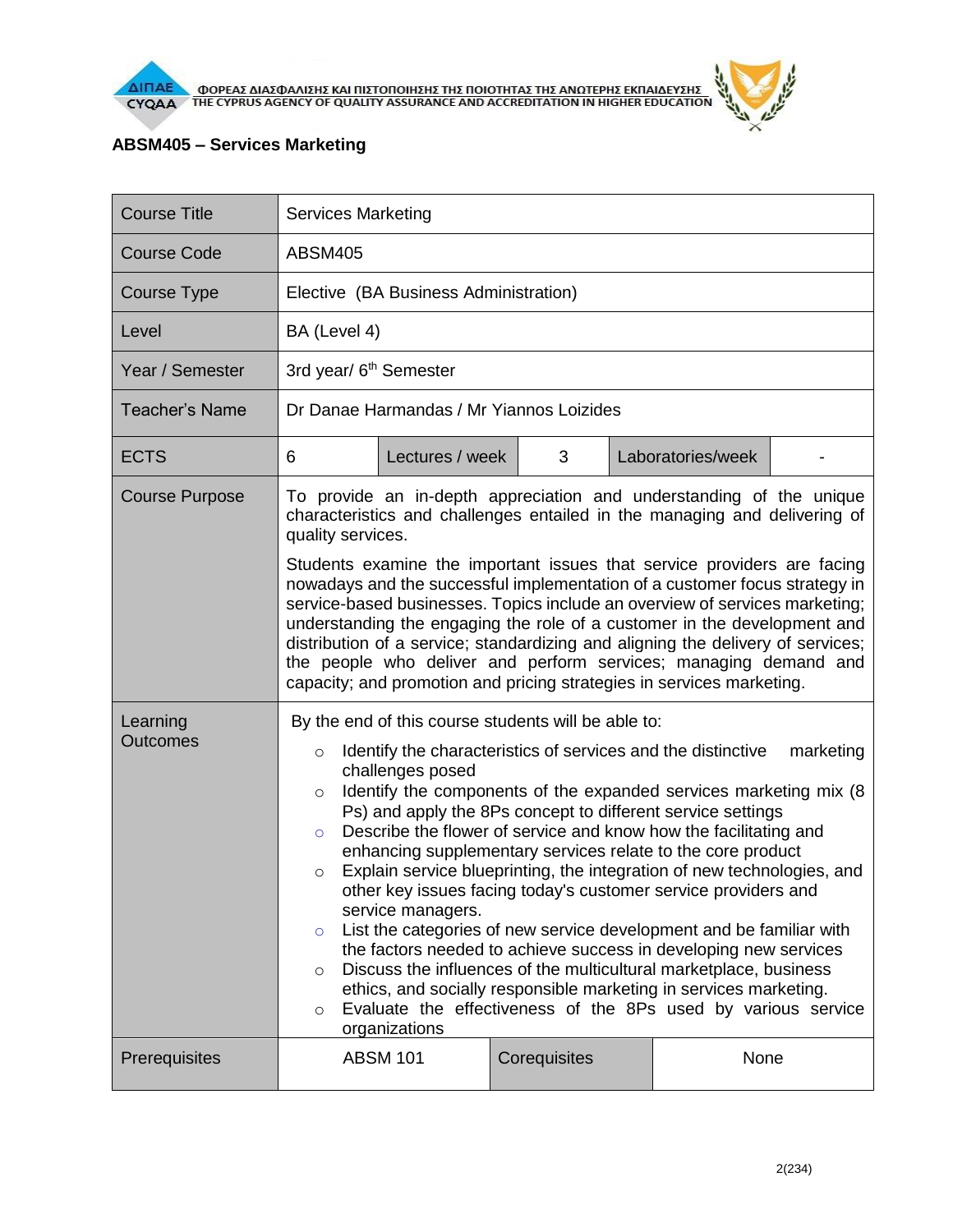

**AITIAE A OOPEAE AIAE DANIERE KAI TIIETOTOIRERE TRE TOIOTRTAE TRE ANOTEPRE EKTIAIAEYERE AND ACCREDITATION IN HIGHER EDUCATION** 

| <b>CTOAA</b>          | THE CIT NOS AGENCY OF QUALITY ASSOUNDED AND ACCREDITATION IN HIGHER EDUCAT                                                                                                                                                                                                                                         |
|-----------------------|--------------------------------------------------------------------------------------------------------------------------------------------------------------------------------------------------------------------------------------------------------------------------------------------------------------------|
| <b>Course Content</b> | 1. New Perspectives on Marketing in the Service Economy<br><b>Why study Services?</b><br>$\circ$<br><b>What are Services?</b><br>$\circ$<br>o Forces transforming service markets<br>Distinct marketing challenges for service providers<br>$\circ$<br>The Expanded Marketing Mix Required for Services<br>$\circ$ |
|                       | 2. Developing Service Concepts: Core and Supplementary<br><b>Elements</b><br><b>Planning and Creating Services</b><br>$\circ$<br>The Flower of Service<br>$\circ$<br>o Planning and Branding Service Products<br>Development of New Services<br>$\circ$                                                            |
|                       | 3. Distributing Services Through Physical and Electronic Channels<br>Distribution in a services context<br>$\circ$<br>o Place and Time Dimensions<br>Delivering Services in Cyberspace<br>$\circ$                                                                                                                  |
|                       | 4. Exploring Business Models: Pricing and Revenue Management<br>o Challenges in pricing service products<br>Three foundations of services' pricing strategy<br>$\circ$<br>Ethical concerns in service pricing<br>$\circ$                                                                                           |
|                       | 5. Educating Customers and Promoting the Value Proposition<br>The role of marketing communications for services<br>$\circ$<br>Challenges in promoting service products<br>$\circ$<br>The Marketing Communications Mix and the role of corporate design<br>$\circ$                                                  |
|                       | 6. Designing and Managing Service Processes<br>Flowcharting customer service processes<br>$\circ$<br>Blueprinting services to create valued experiences and productive<br>$\circ$<br>operations<br>The customer as co-producer<br>$\circ$<br>Self-service<br>$\circ$                                               |
|                       | 7. Crafting The Service Environment<br>o What is the purpose of service environments?<br>o Dimensions of the Service Environment                                                                                                                                                                                   |
|                       | 8. Managing People for Service Advantage<br>The importance of service employees<br>$\circ$<br><b>Frontline Work</b><br>$\circ$<br>Cycles of Failure, Mediocrity, and Success<br>$\circ$<br>Service leardership<br>$\circ$                                                                                          |
|                       | <b>Improving Service Quality and Productivity</b><br>9.<br>What is Service Quality?<br>$\circ$<br>The Gaps Model<br>$\circ$                                                                                                                                                                                        |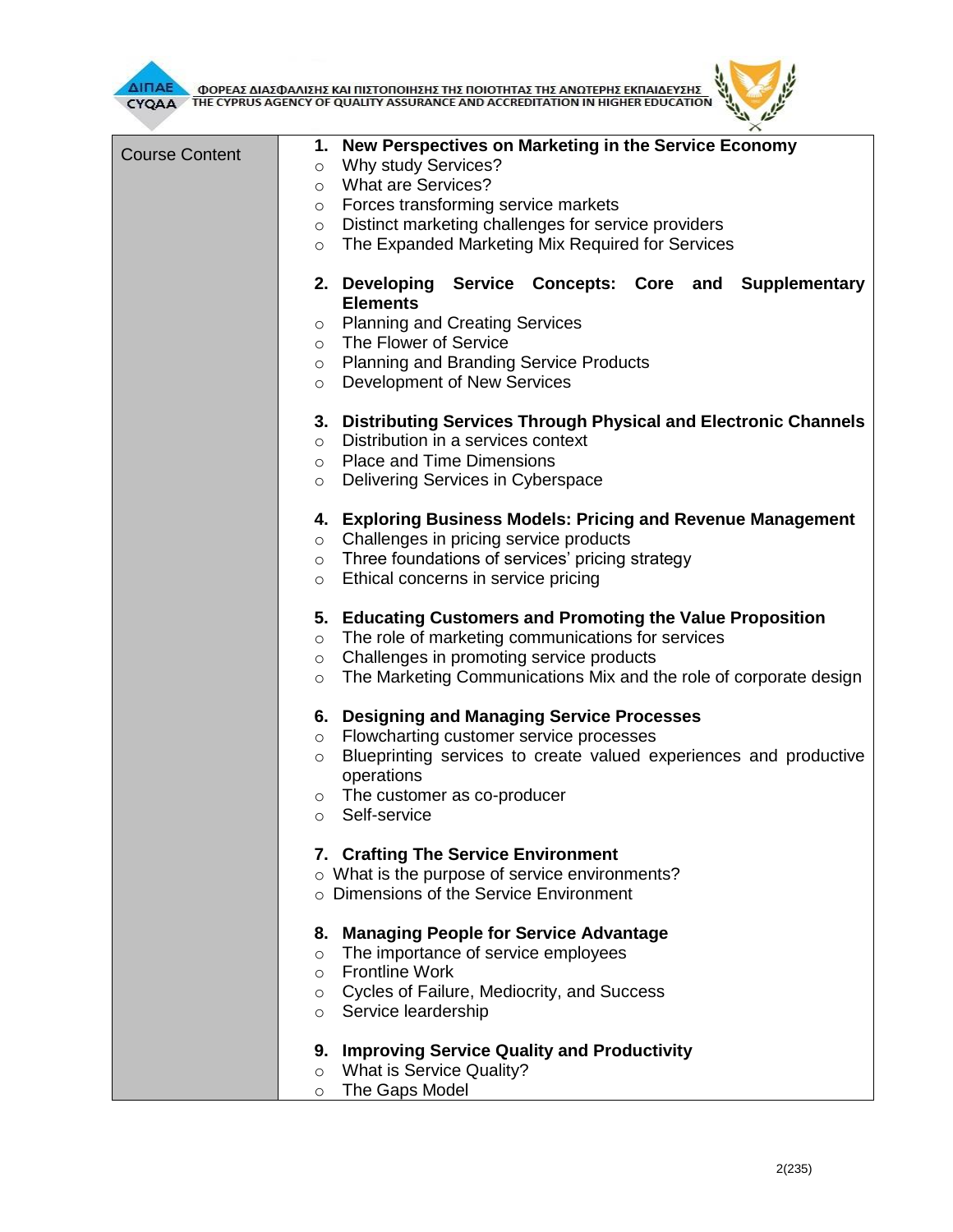



|                         | Measuring and Improving Service Quality<br>$\circ$<br>Complaint handling and service recovery<br>$\circ$                                                                                                                                                                                                                                                                                                                                                                                                                                                                                                                                                                                                                                                                                                                                                                                                                                                                                                                                                                |  |  |  |  |
|-------------------------|-------------------------------------------------------------------------------------------------------------------------------------------------------------------------------------------------------------------------------------------------------------------------------------------------------------------------------------------------------------------------------------------------------------------------------------------------------------------------------------------------------------------------------------------------------------------------------------------------------------------------------------------------------------------------------------------------------------------------------------------------------------------------------------------------------------------------------------------------------------------------------------------------------------------------------------------------------------------------------------------------------------------------------------------------------------------------|--|--|--|--|
| Teaching<br>Methodology | The taught part of this course is delivered to the students by the means of<br>thought 3 hour lectures per week with the help of power point presentations.<br>Video and other visual material is also used to demonstrate the application<br>of the course's content by real life companies and to provide students with<br>information by experts (e.g. CEO's, marketing professionals).<br>In addition to the lectures, students are encouraged to participate in active<br>discussions, questions and answer and debates. In class group work<br>involving brainstorming and cooperative learning is an important part of this<br>courses teaching methodology. Students are often requested to work on<br>small tasks/challenges or short case studies in order to consolidate the<br>theoretical concepts taught.                                                                                                                                                                                                                                                 |  |  |  |  |
|                         |                                                                                                                                                                                                                                                                                                                                                                                                                                                                                                                                                                                                                                                                                                                                                                                                                                                                                                                                                                                                                                                                         |  |  |  |  |
| <b>Bibliography</b>     | (a) Textbooks:<br>Lovelock, C and Wirtz, J (2018), Services Marketing: People,<br>Technology, Strategy. Pearson Education                                                                                                                                                                                                                                                                                                                                                                                                                                                                                                                                                                                                                                                                                                                                                                                                                                                                                                                                               |  |  |  |  |
|                         | (b) References:<br><b>Book</b><br>Valarie A. Zeithanl, Mary Jo Bitner, Dwayne D. Gremler (2005),<br>$\circ$<br>Services Marketing, Mc Graw Hill.<br>Kolter P., Bloom P. and Hayes T. (2002) Marketing Professional<br>$\circ$<br>Services Forward Thinking Strategies for Boosting your<br>Business, Your Image, and Your Profits. NY: Prentice-Hall.<br>Palmer A., (2001) Principles of Services Marketing. NY: Mc Graw<br>$\circ$<br>Hill.                                                                                                                                                                                                                                                                                                                                                                                                                                                                                                                                                                                                                            |  |  |  |  |
|                         | <b>Journal articles</b><br>Zeithalml, V. A., Parasuraman, A. and Berry L. (1985)<br>$\circ$<br>Problems and Strategies in services Marketing. Journal of<br>Marketing pg 33-46.<br>Johann, M. (2015) Services Marketing. Warsaw School of<br>O<br>Economics<br>Deon, Nel, Gené Van Heerden, Anthony Chan, Mehdi Ghazis<br>$\circ$<br>aeedi, Wade Halvorson, Peter Steyn. (2011) Services<br>Marketing. Journal of Services Marketing<br>Raouf Ahmad Rather. (2018) Consequences of Consumer<br>$\circ$<br>Engagement in Service Marketing: An Empirical Exploration.<br>Journal of Global Marketing, Volume 132 pg 116-135.<br>Ming Hui Huang. Roland Rust. (2018) Artificial Intelligence<br>$\circ$<br>in Services. Journal of Service Research, Sage Journals.<br>Alan Pomering. Lester W. Johnson (2018) Building<br>$\circ$<br>Sustainability into Services Marketing: Expanding Decision<br>Making from a mix to a Matrix.<br>Olivier Furrer, Pierrer Sollberger. (2006) The Dynamics and<br>$\circ$<br>Evolution of the Service Marketing Literature: 1993-2003. |  |  |  |  |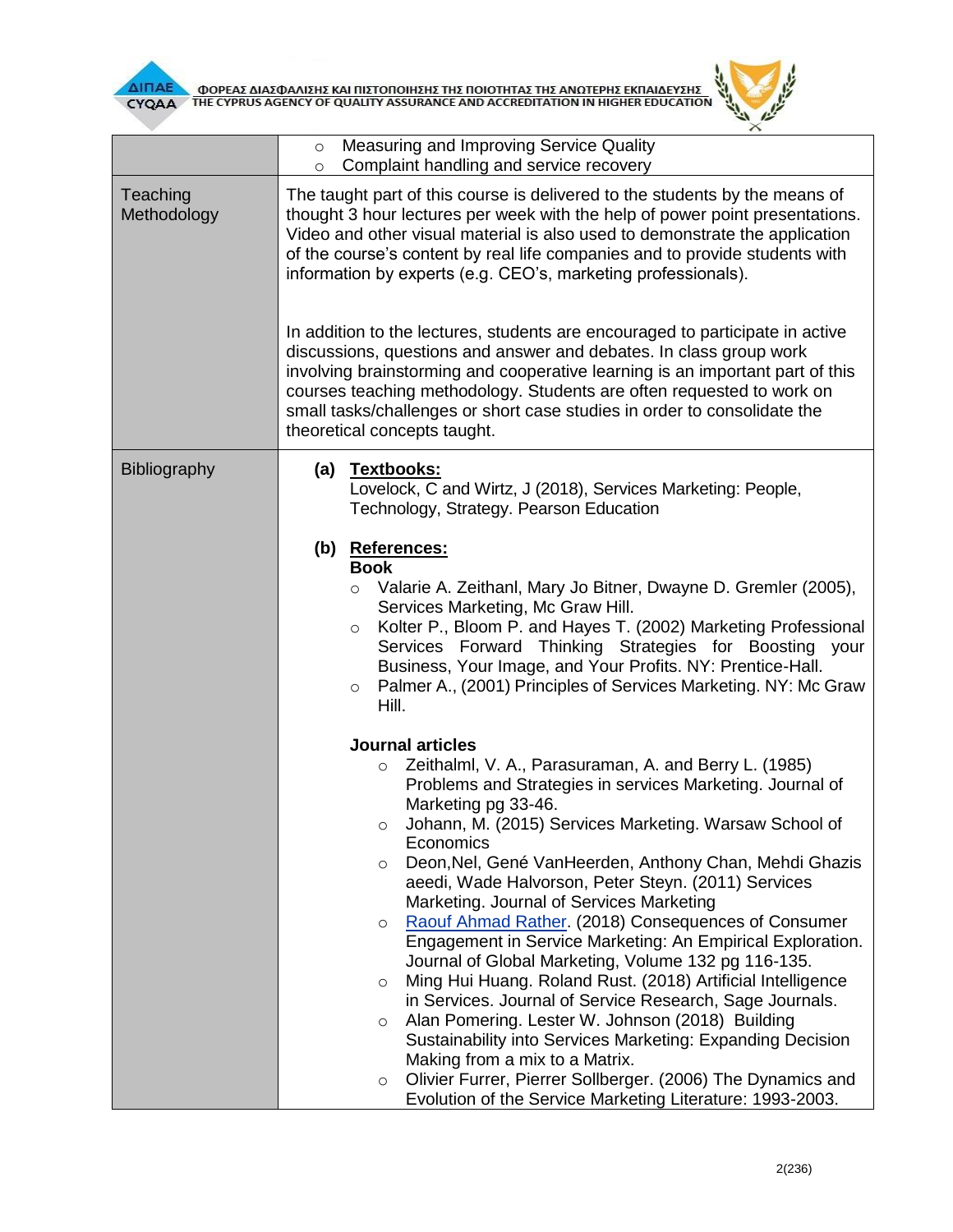

|            | Service Business-An International Journal, Springer Link pg<br>93-117.                                                                                                                                                                                                                                                                                                                                                                                                                        |                                                                                                                                                                                                                                                                  |                     |  |  |
|------------|-----------------------------------------------------------------------------------------------------------------------------------------------------------------------------------------------------------------------------------------------------------------------------------------------------------------------------------------------------------------------------------------------------------------------------------------------------------------------------------------------|------------------------------------------------------------------------------------------------------------------------------------------------------------------------------------------------------------------------------------------------------------------|---------------------|--|--|
|            | $\circ$<br>$\circ$<br>$\circ$<br>$\circ$<br>$\circ$                                                                                                                                                                                                                                                                                                                                                                                                                                           | <b>Suggested Journals</b><br>o Journal of Marketing<br>Journal of services Marketing<br>Journal of Global Marketing<br>Journal of Service Research<br>Service Business - An International Journal<br><b>Useful Links</b><br>Marketing Week www.marketingweek.com |                     |  |  |
|            | $\circ$                                                                                                                                                                                                                                                                                                                                                                                                                                                                                       | MarketingProfs www.marketingprofs.com                                                                                                                                                                                                                            |                     |  |  |
|            | $\circ$<br>$\circ$                                                                                                                                                                                                                                                                                                                                                                                                                                                                            | Sage Journals<br><b>Springer Link</b>                                                                                                                                                                                                                            |                     |  |  |
| Assessment | (c) Methods:                                                                                                                                                                                                                                                                                                                                                                                                                                                                                  |                                                                                                                                                                                                                                                                  |                     |  |  |
|            |                                                                                                                                                                                                                                                                                                                                                                                                                                                                                               | Students will be assessed as follows:                                                                                                                                                                                                                            |                     |  |  |
|            |                                                                                                                                                                                                                                                                                                                                                                                                                                                                                               | <b>Final exam</b>                                                                                                                                                                                                                                                |                     |  |  |
|            | $\circ$<br>$\circ$<br>$\circ$                                                                                                                                                                                                                                                                                                                                                                                                                                                                 | <b>Course work</b><br>Group assignment: This is a group assignment which includes<br>a theoretical part and a practical application part<br>Mid term exam<br><b>Oral Presentation</b>                                                                            |                     |  |  |
|            | (d) Criteria:                                                                                                                                                                                                                                                                                                                                                                                                                                                                                 |                                                                                                                                                                                                                                                                  |                     |  |  |
|            | <b>Final/Mid term exams:</b> Assessment criteria are available to the students in<br>relation to each of the written exams (final, mid term)<br>Each question is however assessed using the following general<br>$\circ$<br>criteria :<br>86%-100% excellent/comprehensive answers<br>O<br>76%-85% very well answered questions<br>$\circ$<br>66%-75% well answered questions<br>$\circ$<br>50%-65% satisfactory answered questions<br>$\circ$<br>0%-49% poor or incorrect answers<br>$\circ$ |                                                                                                                                                                                                                                                                  |                     |  |  |
|            | <b>Assessed Group Assignment and Oral Presentation</b>                                                                                                                                                                                                                                                                                                                                                                                                                                        |                                                                                                                                                                                                                                                                  |                     |  |  |
|            | *The group assignment assessment criteria are as follows:                                                                                                                                                                                                                                                                                                                                                                                                                                     |                                                                                                                                                                                                                                                                  |                     |  |  |
|            |                                                                                                                                                                                                                                                                                                                                                                                                                                                                                               |                                                                                                                                                                                                                                                                  | <b>Maximum Mark</b> |  |  |
|            | <b>Topics</b>                                                                                                                                                                                                                                                                                                                                                                                                                                                                                 |                                                                                                                                                                                                                                                                  |                     |  |  |
|            |                                                                                                                                                                                                                                                                                                                                                                                                                                                                                               | Product<br>Price                                                                                                                                                                                                                                                 | 15<br>15            |  |  |
|            |                                                                                                                                                                                                                                                                                                                                                                                                                                                                                               |                                                                                                                                                                                                                                                                  |                     |  |  |

 $\mu$  $\times$